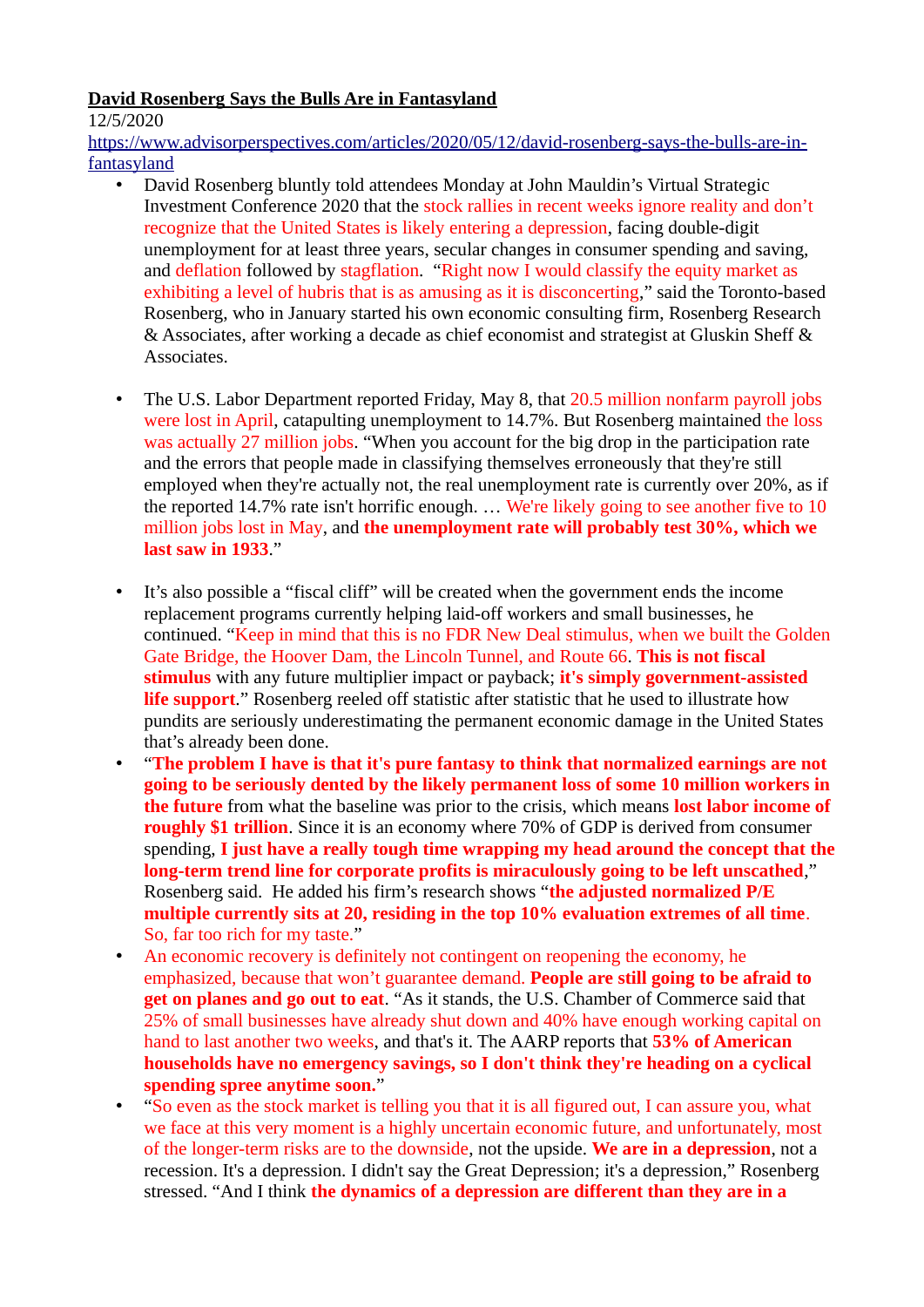**recession**, because **depressions invoke a secular change in behavior**. Classic business cycle recessions are forgotten about within a year after they end. **At a minimum, depressions entail a prolonged period of weak economic growth, widespread excess capacity, deflationary pressure and a wave of bankruptcies**. "Asset markets, as I see them, still don't reflect the economic depression. This sort of V-shaped revenue recovery, which I think you can tell, I believe is nothing more than pure fantasy. **The best-case outcome is an L-shaped or I would say a backward J-shape recovery**, and I repeat, that is the best-case scenario. That's what I would call a slow, jobless recovery, and only made possible by continued and constant support from gaping fiscal deficits and Fed liquidity, and I don't believe that a 20-multiple unnormalized earnings, based on my calculations, can be sustained in that unstable future." **Rosenberg expects a retesting of the lows in the stock market**. When looking at all the possible outcomes, the absolute best-case scenario would be a post-lockdown bounce that ends the deepest part of a recession, and the best case after that would be a painfully, slow recovery.

• He added it's "crystal clear" that **rescue packages will be paid for** not by labor but **by capital, bringing higher tax rates on capital gains and corporate income**. "**The current surge in the deficit** is not about shovels in the ground with some hope of future multiplier effects on the economy," he said. "It **is simply a transfer from some future taxpayer to today's households and businesses**, who are out of work and for some reason had no cash, no savings no liquidity to even get through even a few months of shutdown for public health and safety purposes. That says a lot right there." He added **increased taxes** financed the spending that helped the U.S. get out of the Great Depression in the 1930s. The corporate income tax from 1929 to 1939 rose from 11% to 19%, capital gains tax rates went up from 12.5% to 22.5% and personal income tax rates jumped from 24% to 62%, Rosenberg said.

- "Think about this too. FDR (President Franklin Roosevelt), despite whatever you want to think about him from a fiscal policy standpoint, or anything else: He never ran a fiscal deficit greater than 7.5% of GDP during the Great Depression, and we are at least going to double that today…. **Why?** because taxes actually back then were not a dirty fiveletter word. There was a concept known among the upper classes called shared sacrifice. And there was productivity and revenue payback from that stimulus, as opposed to today's income transfer."
- A San Francisco Fed [report](https://www.frbsf.org/economic-research/files/wp2020-09.pdf) that was recently published looked at the longer-run economic consequences of 15 pandemics from the 14th century on. The major finding shows a secular shift toward greater precautionary savings and a decline in investment demand, exerting a lasting downward impact on interest rates, and that's why negative bond yields can't be ruled out, says Rosenberg. The report concluded that following a pandemic, the natural rate of interest declines for decades, reaching its nadir about 20 years later, he said.
- (OPPORTUNITIES:) Rosenberg noted **some investments that may be good bets**, given the profound influences from the COVID-19 pandemic on the way we live and how we conduct ourselves in our personal and commercial lives. "For example, **working from home** is certainly going to be a more dominant force, with obvious negative implications for commercial real estate, but **positive implications for internet infrastructure, hardware and video conferencing**," he said. "There's going to be a **sharp reduction in travel to work**, travel in general, that means fewer cars on the road, so all the ESG reasons to avoid energy before will now be accentuated. And nothing here is very good news for the auto sector, not to mention office REITs. But **they're going to be bullish themes that emerge from this too**, as I've outlined. We're going into an era of elevated personal savings rates where people are going to focus on what they need, not what they want."
- Another theme that might benefit investors is to focus on stable dividends. Rosenberg expects dividends to become scarce and a reliable payout growth will be more important than dividend yield.